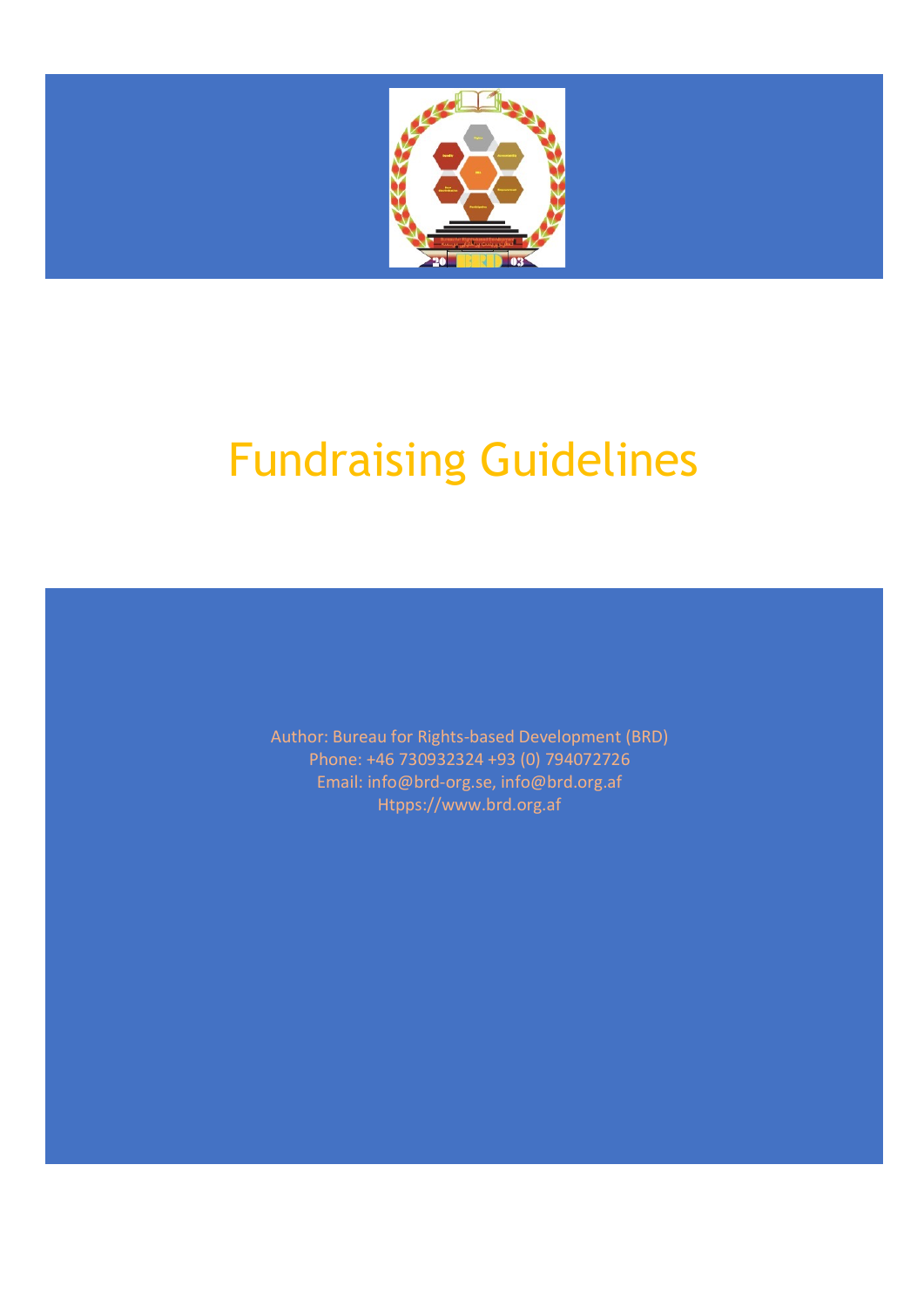# **Table of Contents**

| <b>About BRD</b>                                           | $\overline{\mathbf{c}}$ |
|------------------------------------------------------------|-------------------------|
| <b>BRD Policy in Relation Funding:</b>                     | $\overline{2}$          |
| <b>Fundraising</b>                                         | 3                       |
| <b>Handling Personal Data</b>                              | 4                       |
| <b>Pictures and Texts Used in Fundraising;</b>             | 4                       |
| <b>Fundraising Methods</b>                                 | 4                       |
| <b>Private Sector Partnerships</b>                         | 6                       |
| <b>Funds from Development cooptation's and foundations</b> | 7                       |
| Independence and autonomy                                  | 7                       |
| <b>Risk Assessment</b>                                     | 7                       |
| <b>Ambassadors</b>                                         | 7                       |
| Reporting                                                  | 7                       |
| <b>Responsibility</b>                                      | 8                       |
| <b>Period of validity</b>                                  | 8                       |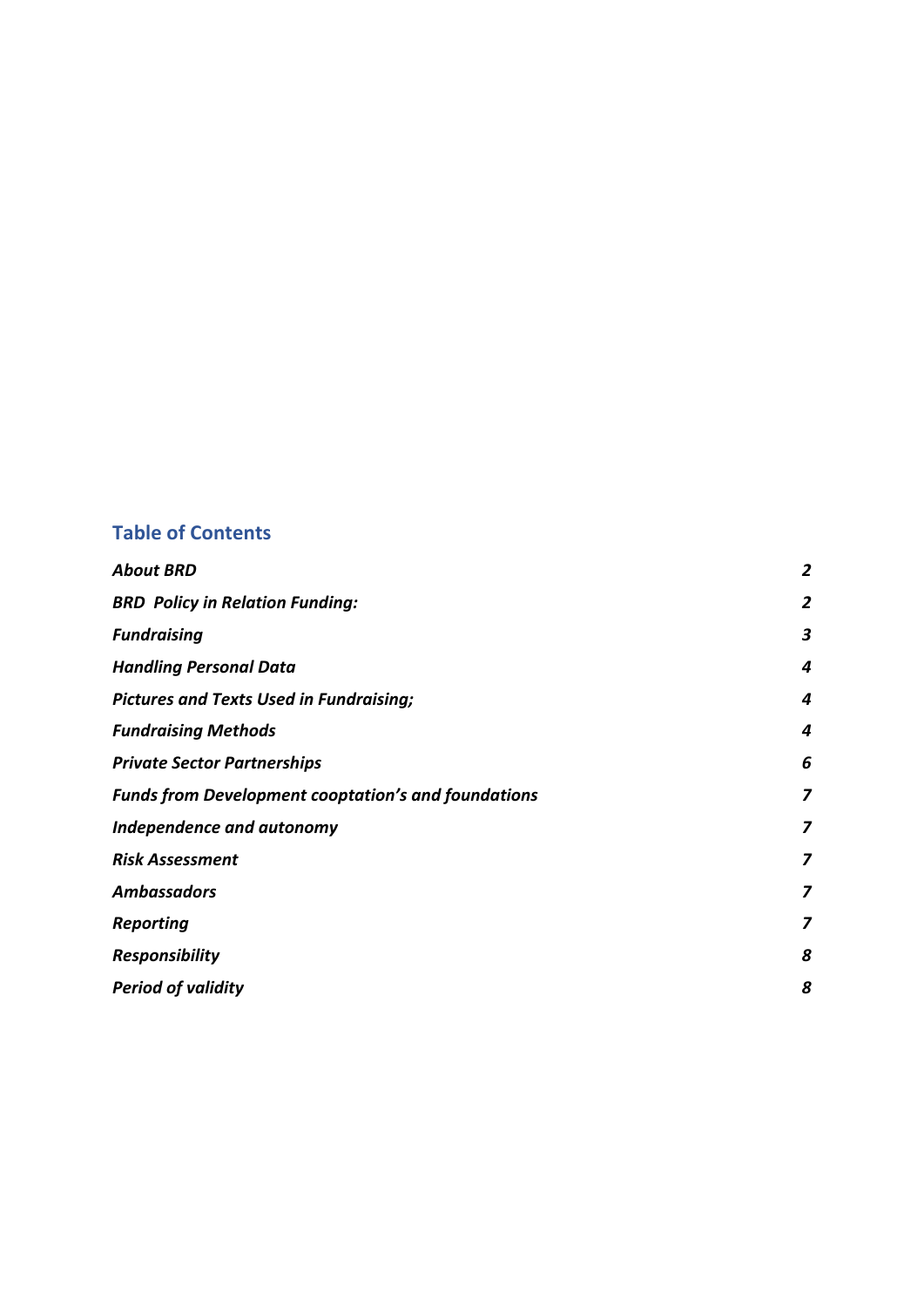## **About Bureau for Rights Based Development (BRD)**

Established in 2002 and previously known, as the Bureau for Reconstruction and Development, the Bureau for Rights-Based Development (BRD) is a registered Afghan nonprofit, non-governmental development organization that aims to implement and promote rights-based development for a strong, viable, and pluralistic society in Afghanistan.

## **1.1. BRD's Vision**

BRD's vision is of an Afghanistan where the entire population lives with improved livelihood, social justice, integrity and prosperity. Where all human rights, including the rights of women and children, are recognized, upheld and respected, and where citizens have an active role in determining the values, direction and governance of their communities and country—for the benefit of all.

## **1.2. BRD's Mission Statement**

To create an environment in which men and women are able to improve their standards of living through equitable and sustainable use of resources, with special attention to the vulnerable group of the society specially women and Children.

## **1.3. Organization Core Values**

**Commitment:** BRD is committed to delivering quality services to its target group based on their needs, to continuous improvement and innovations, and to effective collaboration with our stakeholders and society at large for positive and sustainable change.

**Integrity**: We conduct ourselves at all timesin a manner that is ethical, legal, and professional, with the highest degree of honesty, respect and fairness.

**Accountability:** We promote openness and transparency in our operations, ensuring that we are accountable for our actions at all times.

**Respect**: Regardless of gender, caste, religion, language, or ethnic considerations, BRD treats all segments of society without prejudice.

**Impartiality:** We are impartial in our actions. The delivery of our services is based on the needs of our target groups, without consideration of nationality, race, religion, or political point of view.

## **1.4. Organization Mandate**

The Bureau for Rights-Based Development exists to develop a pluralistic society in Afghanistan where human rights are respected and citizens are empowered to improve their standard of living. The human rights-based approach to poverty eradication and development lies at the very heart of BRD's work. BRD's approach to poverty eradication starts with the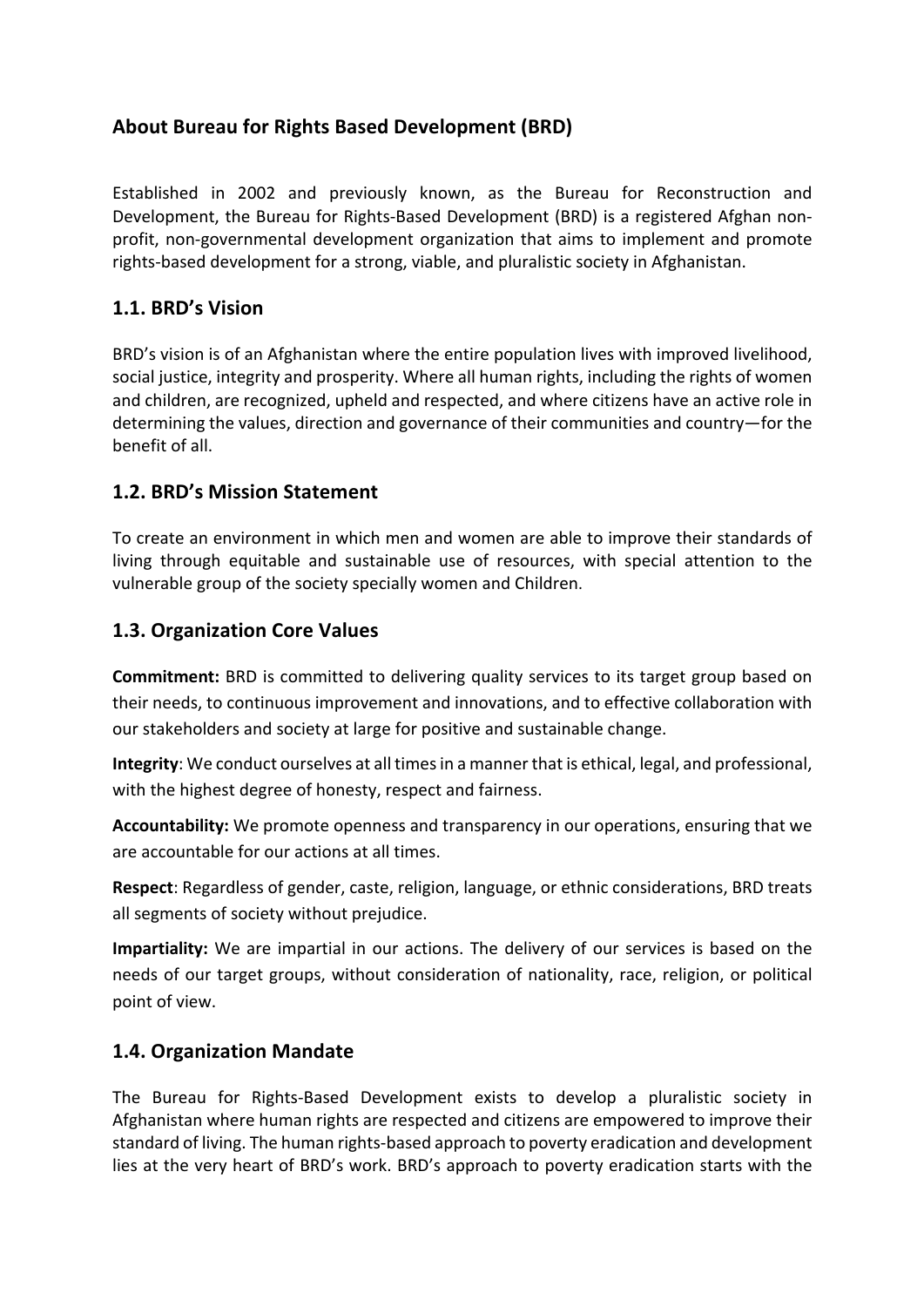connection between poverty and human rights, from the perspective of people living in poverty. As a development organization, BRD understands needs as the basis for claiming human rights and supports marginalized people in their efforts to claim their rights. BRD aims to encourage and support beneficiaries to switch from a passive role to an active rights holder.

## **BRD Policy in Relation Funding:**

BRD 's policy states that its operations are to be financed through its own services, fundraising efforts and by the contributions of external donors. BRD welcomes financing from such sources and may enter agreements and receive donations from governments, public authorities, organizations, foundations and businesses.

BRD guards its independence in relation to all such sources, and receives no contributions from organizations, businesses or other bodies that act counter to its objectives. BRD makes every effort to increase the share of raised funds in order to create a higher degree of selffinancing and independence. The organization's general financial principles are:

- financial sustainability
- cost-effectiveness
- to minimize financial risk to avoid situations in which BRD cannot fulfil its commitments
- to combat corruption at all levels and in all forms.

## **Fundraising**

BRD 's fundraising activities are to be carried on in full accordance with the organization's core values cooperation, positivity and people.

BRD is always on the high standards of quality in terms of fundraising and other operations. Fundraising shall be open and transparent to donors and other interests and based on sound ethical and moral principles. Fundraising activities and partner relations shall be founded on a principle of far-sightedness, which is essential to goal fulfilment and to effective planning and implementation.

#### **Target groups**

BRD targets its fundraising activities to private people, organizations, foundations and businesses. A donor may be a physical or juridical person.

BRD decides how and for what funds raised will be used. The donor is able to inspect how their donations are put to use and to access BRD 's annual report. A donor's wish for anonymity shall be respected.

**Repayment of donations**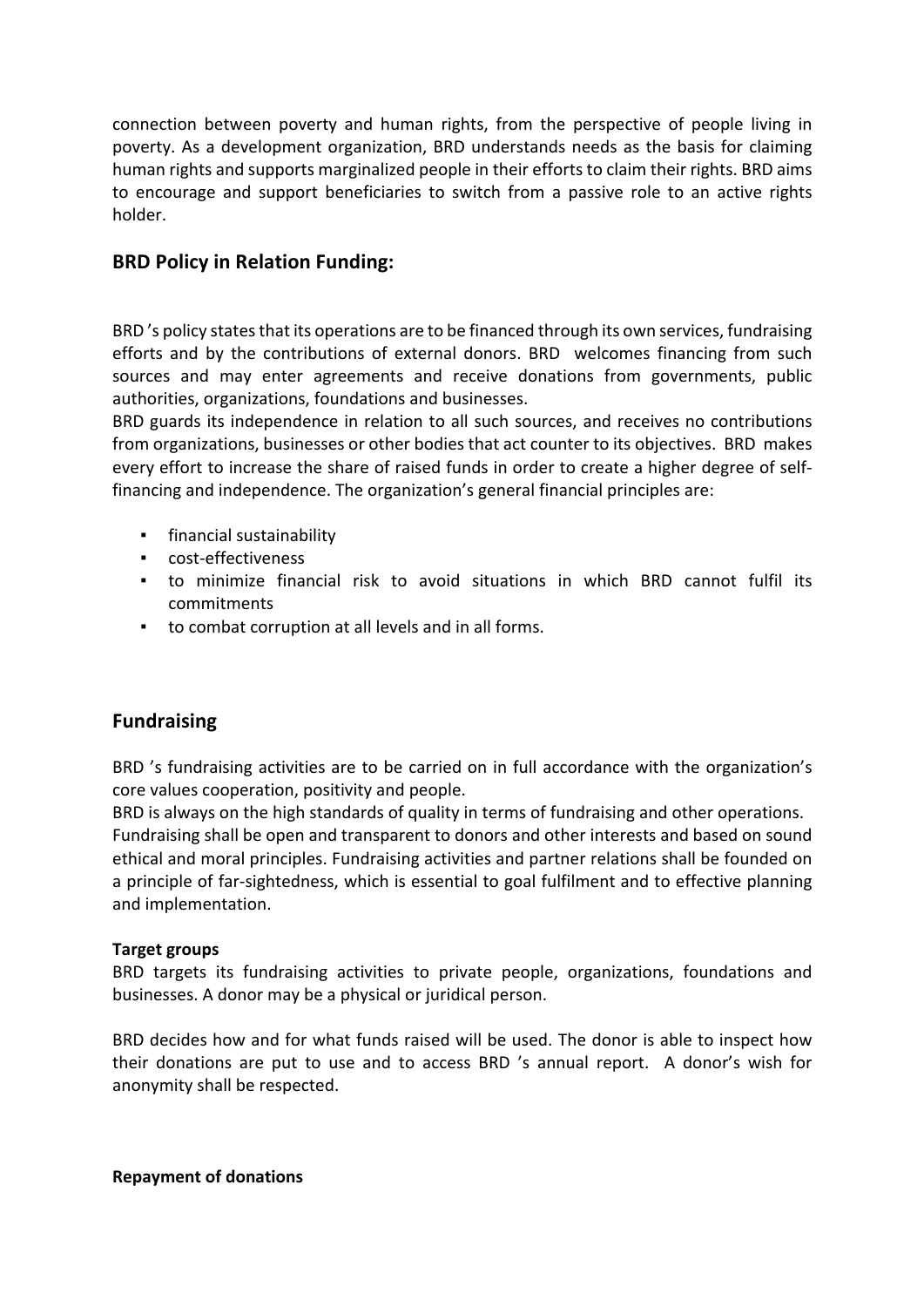Donations are by default non-refundable. BRD can repay a donation if the request is made within a reasonable time. If BRD receives a donation that is clearly intended for another recipient or there is any doubt that a donation has been made voluntarily , it will be repaid. Disputes will be judged on a case-by-case basis.

#### **Refusal of donations**

BRD reservesthe right to refuse a donation if there are convincing reasons to suspect that the donor's values or operations conflict with the organization's own, or that the donation originates from morally or ethically inappropriate sources.

BRD is not accepting a partnership or donations with the aim of any kind of greenwashing conveying a false impression that a company or its products are more environmentally sound than they really are due to a partnership with BRD .

#### **Questions and complaints**

BRD handle all questions and complaints from donors, members, target groups and the public in a respectful, pleasant and open manner.

Complaints sent in writing by letter or email are dealt with as soon as time allows with confirmation that the complaint has been received. If the matter in hand cannot be dealt with immediately, it shall be dealt with as soon as the necessary information has been collected and by no later than a week's time.

#### **Thanking procedures**

BRD shall thank a donor for a donation received in the appropriate manner. Generally speaking, the donor is to receive a message of gratitude via the same channel through which the donation was made (i.e. by email for an e-donation, etc.). BRD sends a letter of thanks or calls all first-time donors.

#### **Minors in fundraising**

If a fundraising initiative comes from a minor, this may occur through a school project, for example, or if an adult shares responsibility for the fundraising. BRD shall refrain from appealing to minors in its fundraising campaigns.

#### **Handling Personal Data**

BRD handles all incoming personal data in accordance with the EU, General Data Protection Regulation GDPR. Personal data is used for the purposes of donation administration. BRD will not trade, share or sell a donor's Personal Data to anyone else, nor send e-mails to donor on behalf of other organizations online and offline. The legal basis for the processing of Personal Data in this case is the performance of a contract to which you, as a data subject, are a party,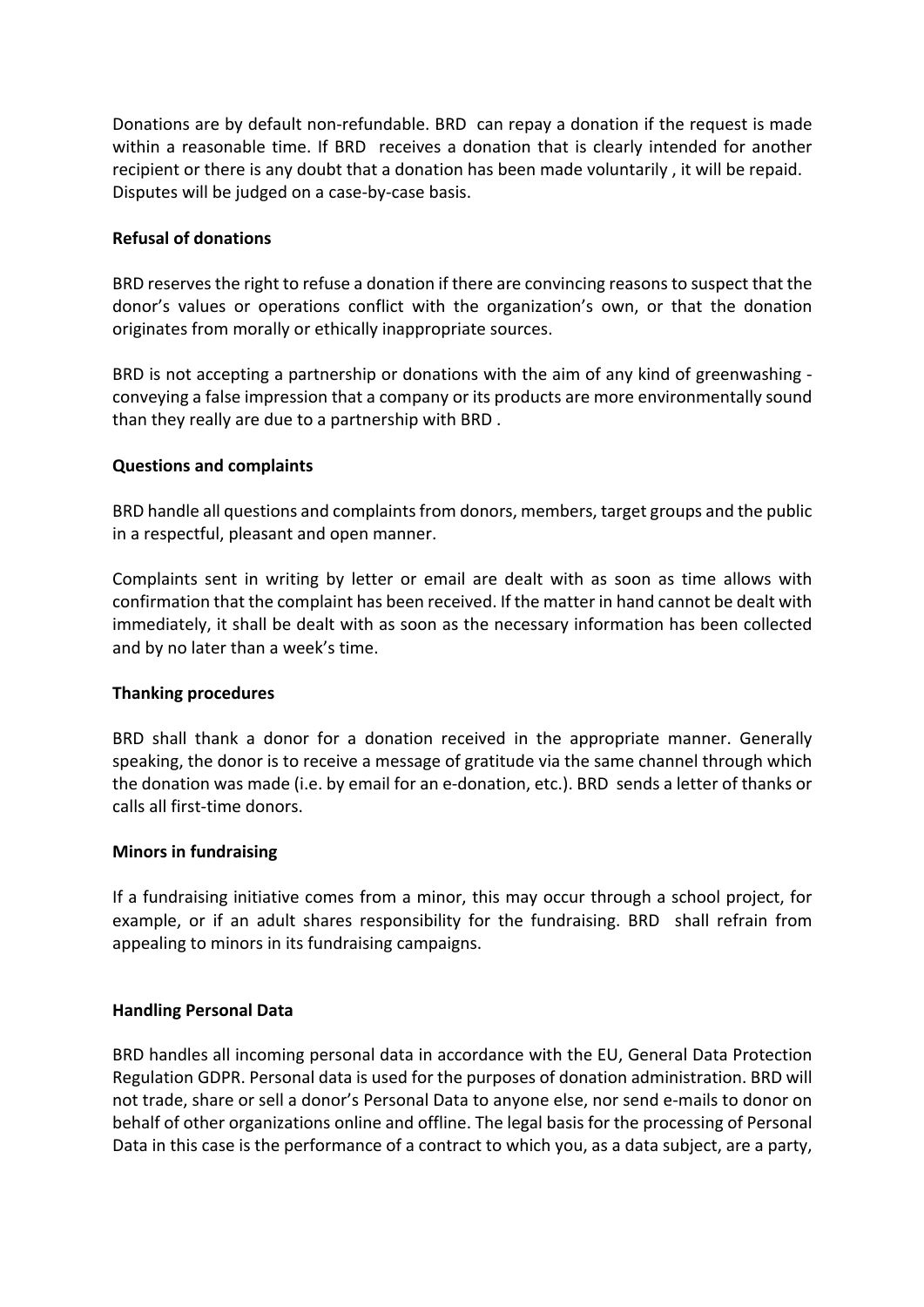or the performance of a legal obligation, or our legitimate interest in having an overview of our donors.

## **Pictures and Texts Used in Fundraising.**

Textual and visual material shall be used with due respect to copyright and in compliance with the relevant laws and rules. Individual persons shall be depicted in a dignified manner by the organization and its partners, with particular consideration paid to women, minors and particularly vulnerable or marginalized people.

The textual and graphical content of BRD 's fundraising material must comply with the documents governing BRD 's communication activities, such as its communication platform and graphic manual.

## **Fundraising Methods**

BRD uses a range of fundraising methods, the relevance of which is continually changing, such as when costs of a certain method become too high or when more efficient methods are established. As BRD always endeavors to make fundraising efficient and to reduce costs, new and different methods than those listed below may be tried. At present, BRD uses the following methods:

- Donation link on the webpage
- Cooperation with private companies
- Fundraising with help of foundations
- Support from governments
- Fundraising events
- Crowdfunding campaigns
- I. Letters: Letters are sent regularly to members and donors who have already been in touch with BRD or donated. Letters are also sent to addresses purchased by approved address registers for appealing to new target groups
- II. Telemarketing: The telephone is used to contact existing donors and members in order to thank them for their support, inform them of ongoing activities, remind them of their membership fees, or ask them to become regular monthly donors or to raise their direct debit payment.
- III. Ceremonial and memorial donation: BRD 's donors may make donations on special occasions and receive a certificate of donation in return. BRD makes every effort to fulfil particular wishes.
- IV. Bequests: On receiving a bequeathed donation, BRD makes every effort to comply with the testator's last will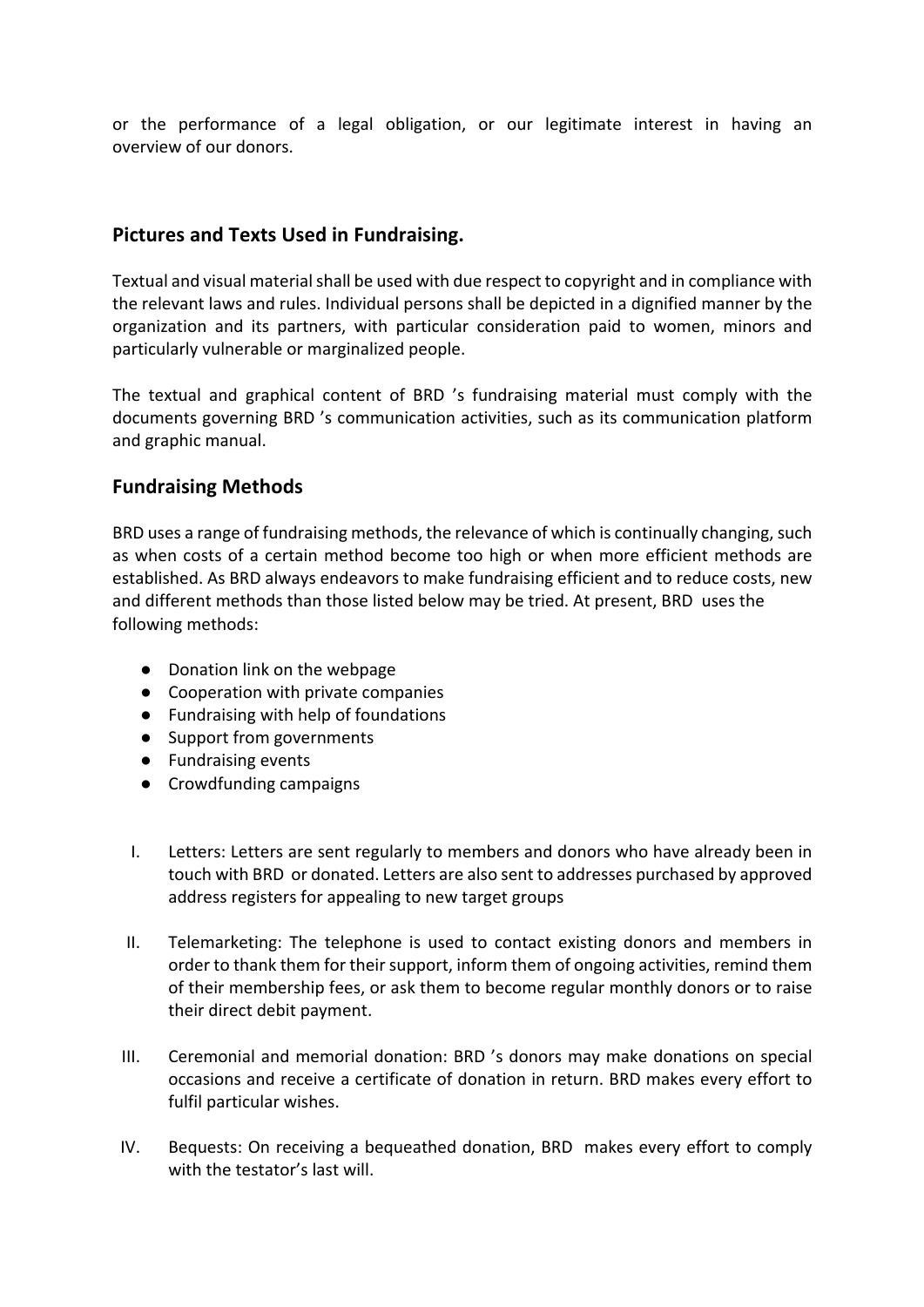- V. Dividends from savings or securities: BRD receives dividends from the savings of private persons in funds or securities.
- VI. Campaigns: Campaigns are run for different purposes.
- VII. Donations in the form of real or personal property, or securities: The possibility of disposal is always considered for donations made in the form of real property or personal property. Donations made to BRD in the form of securities or real/personal property are subject to the fundamental principle that BRD shall not, without due reason to the contrary, own and manage this type of donation for longer than would be reasonable for its disposal without particular reason to do so. The reason for this is to protect as best as possible the donation's nominal value at the time of making.
- VIII. Donations in the form of services, pro bono, discounts and advertisements are received, if possible, and reported separately. Donations in the form of goods shall be avoided when transport costs and duties can exceed their original value. It is also important that goods are purchased locally in order to benefit the local market and circular economy.

## **Private Sector Partnerships**

BRD seeksto establish long-standing partnerships with the business sector. Such partnerships shall be based on the principle of mutual benefit and can be unconditional, thematic or project orientated.

Private sector partnerships shall be established through written agreement. It is important that both partners fulfil their side of the agreement and that the partnership is conducted in the spirit of mutual dialogue and respect.

Partnerships are to be planned and implemented in a way that both parties agree upon and subject to regular evaluation. Partner companies/organizations may not have values that conflict with BRD 's operations and shall be made fully aware of BRD 's own values. BRD s key principles for partnership are as bellow:

#### **Principles**

- I. BRD seeks to work with partners who are aligned with BRD mission, values and activities. BRD core values are positivity, cooperation and people.
- II. BRD is collaborating with the partners and supporters in a spirit of trust, honesty, responsibility, transparency and maximum access to an information regarding the management of resources and the impact of the actions, in pursuit of the highest level social and economic accountability and responsibility.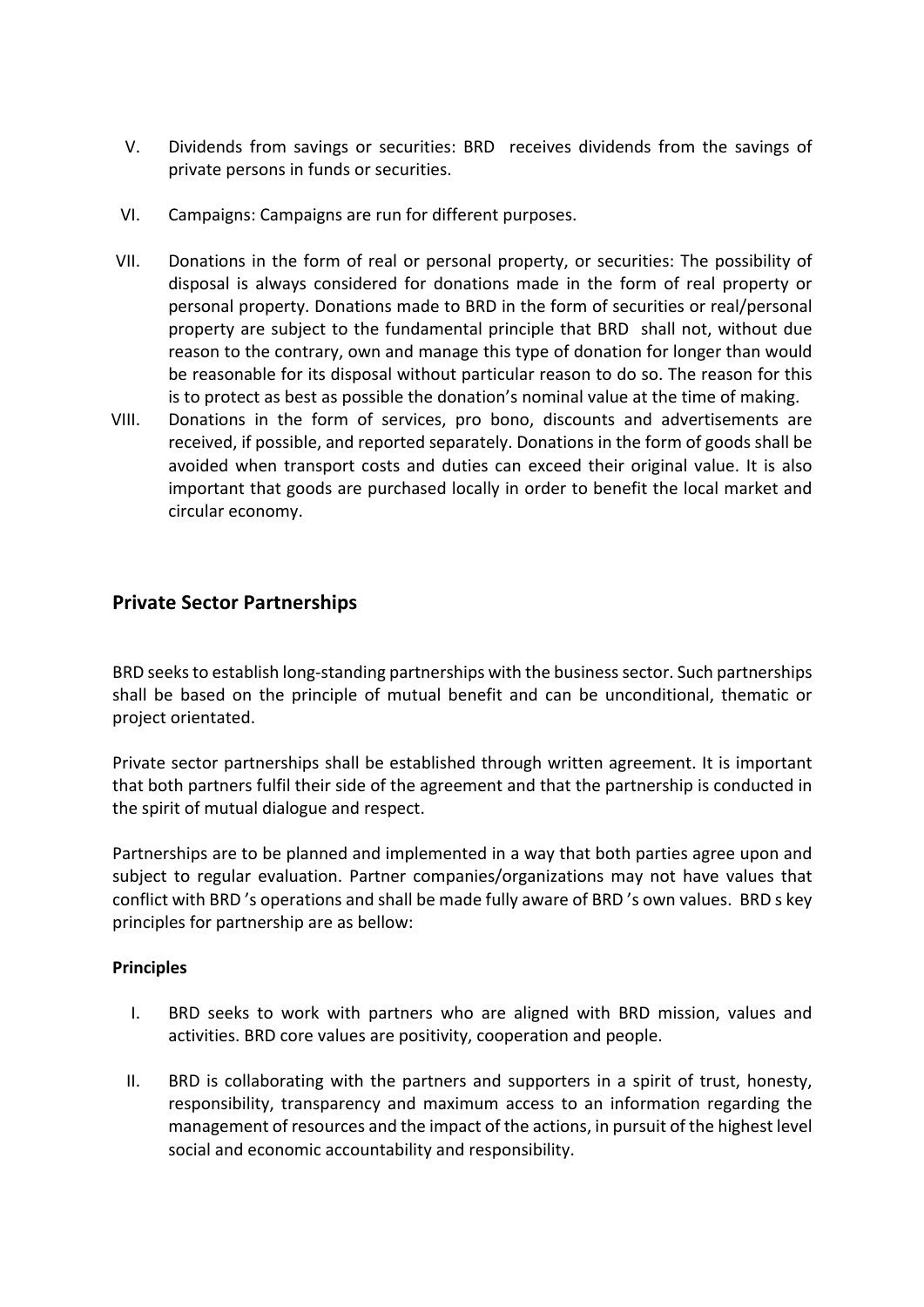- III. Every contribution to BRD is considered as an act of goodwill towards the clean environment.
- IV. Partnerships must be action-oriented in order to produce concrete measurable results.
- V. Agreements between partners should ensure that there is a clear understanding of the partnership's objective, the role and the responsibilities of each party and the commonality, or potential divergence, of their interests.
- VI. In selecting partners and supporters and evaluating contributions, BRD does not discriminate based on organizations' field of work or industry unless these limits or jeopardize human rights and freedoms or unless they engage in clear and measurable destruction of habitats anywhere on the planet.
- VII. Any partner, supporter or funder may advertise or communicate its partnership and contribution to BRD, but it cannot create an impression that it certifies partner's, supporter's or funder's greenness or eco-friendliness or a company or its products are more environmentally sound than they really.

#### **BRD is not accepting a partnership;**

- with the aim of any kind of greenwashing conveying a false impression that a company or its products are more environmentally sound than they really are due to a partnership with BRD.
- are subject to or in breach of UN sanctions
- are involved in corruption or unethical or exploitative activities
- operate in violation of international laws and agreements.

#### **Funds from Development cooptation's and foundations**

When applying for donors in public sectors and foundations, other institutional donor, BRD shall make every effort to apply the same criteria that it uses for private sector partnerships.

#### **Independence and autonomy**

BRD takes particular care to ensure that donations from companies and organizations, and grants from funds and foundations, do not have an undesirable influence on its role or reputation as an advocate. Partnership agreements with companies and organizations must contain a clause that allows BRD to terminate the partnership with immediate effect if the company or organization acts to the detriment of BRD .

Partnerships with companies are to be conducted in such a way that does not call to question, either legally or ethically, the parties' mutual independence. No partnership/sponsorship may